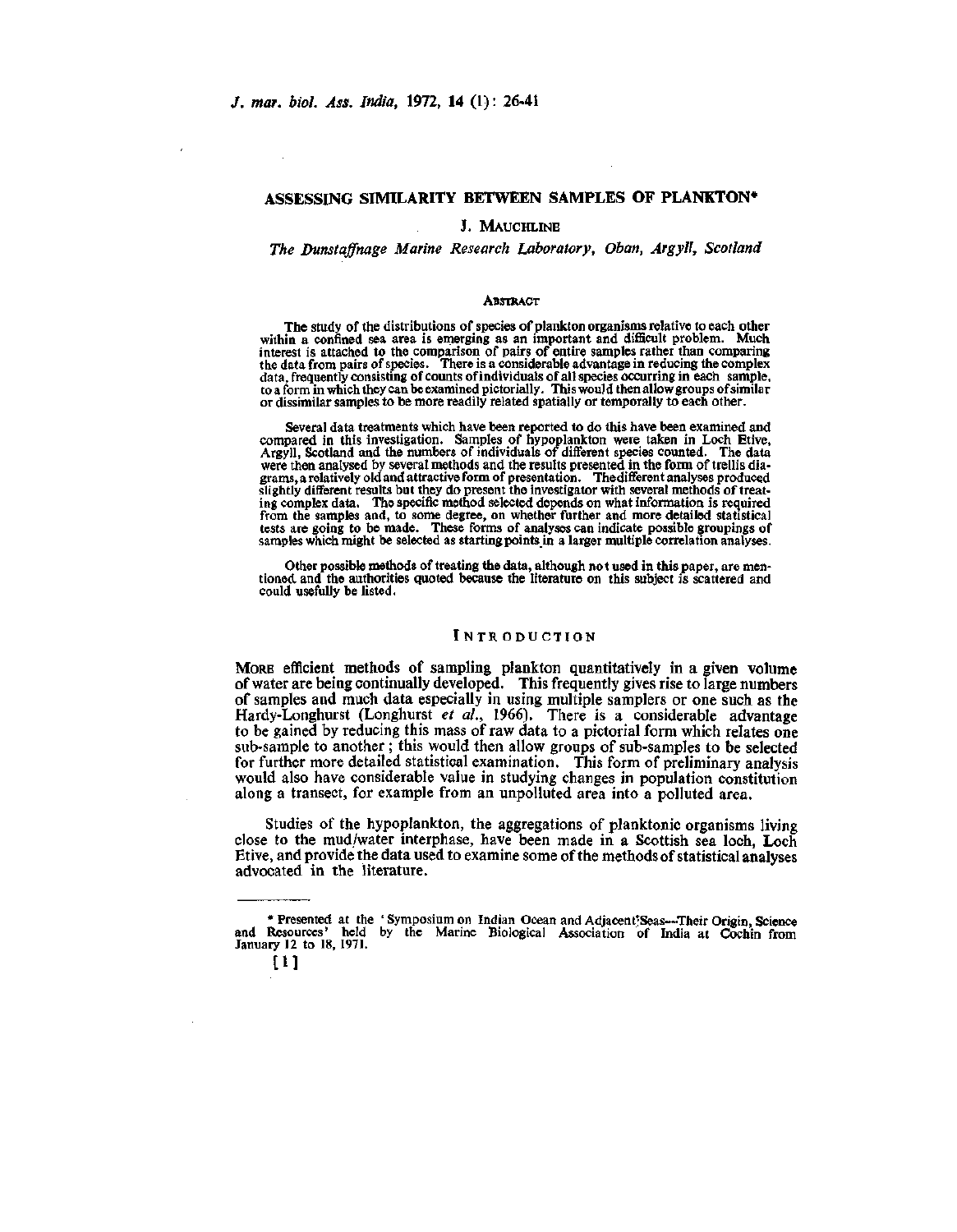#### SAMPLING METHOD

A beam trawl incorporating a stramin net was used to sample the hypoplankton. The trawl has wide runners which enable it to slide across muddy bottoms without the net becoming filled with mud. Hauls were made over one kilometer of distance so that the samples are semi-quantitative. The samples were preserved in formalin and the numbers of individuals of the different species later counted. These samples were taken during the period October 1967 to December 1969 at varying combinations of the stations shown in Fig. 1.



FIG. I. Map of Loch Etive, Argyll, showing stations sampled.

#### RESULTS

Detailed analyses of the series of samples taken in November, 1967, March and May, 1968, were made (Tables 1, 2 & 3). *Sagitta elegans, Calanus finmarchicus*  and *Pareuchaeta norvegica* were the dominant species in the vast majority of hauls. The depths at stations 1-6 and 17-24 are much less (Fig. 1) than in the deep upper basin where most of stations 7-16 are sited. *Pareuchaeta norvegica* occurs most commonly in west coast lochs (e.g. Upper Loch Fyne, Firth of Clyde) where depths of 100 to 150 m are present. Thus *P. norvegica* assumes greater dominance in Loch Etive at stations 7-16 than elsewhere. Likewise the euphausiids *Meganyctiphanes norvegica* and *Thysanoessa raschii* are more common in this deep basin than in the lower loch.

A series of hauls taken at Station 6 were analysed in detail (Table 4) and the dominance of *S. elegans* and C. *finmarchicus* in this shallow region of the loch is evident with *P. norvegica* not so important. Appreciable numbers of decapod larvae were present, especially in the hauls taken during August and October; these larvae occurred in large numbers at stations 7-24 during these two months and

[2]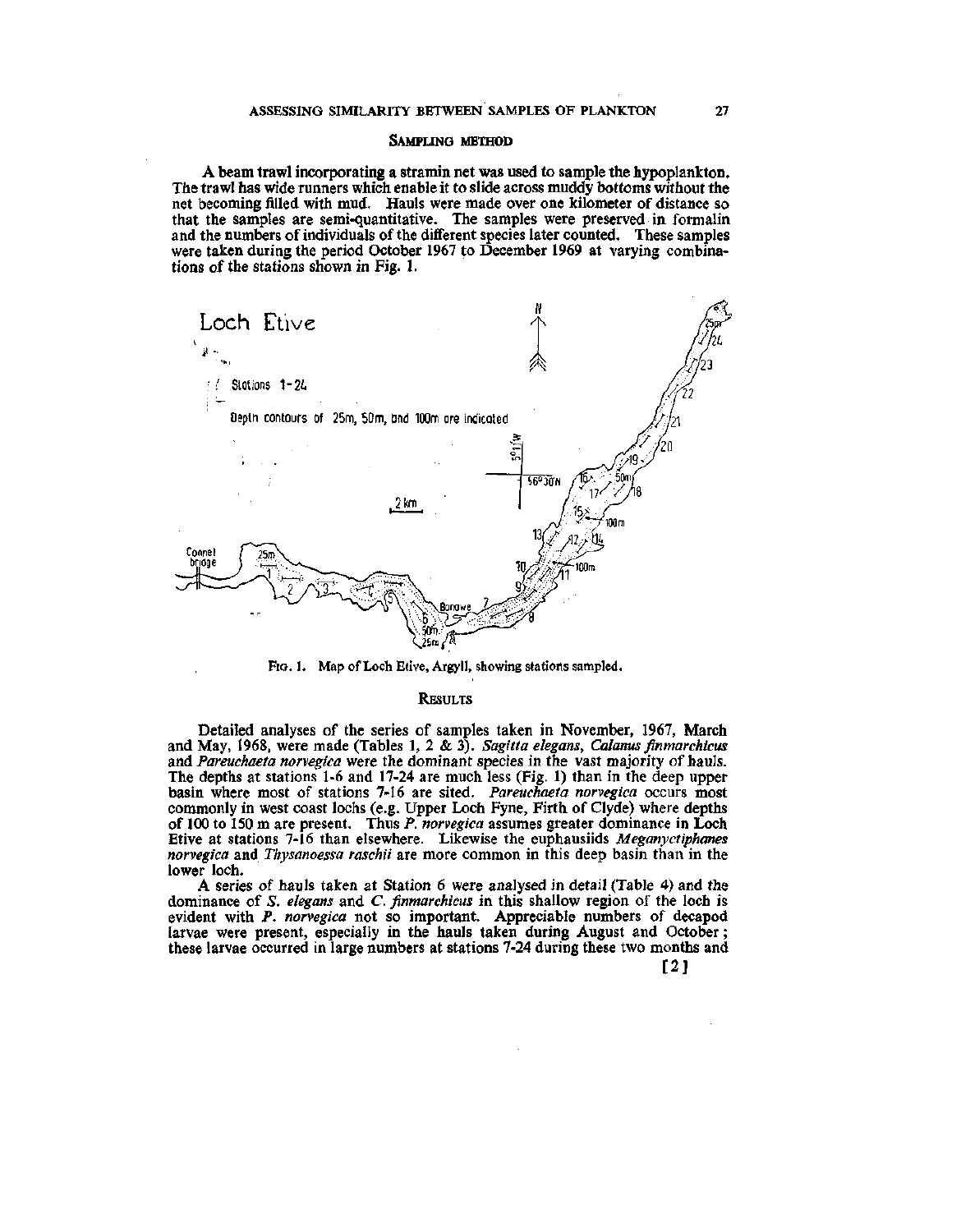seem to be a feature of the Loch Etive late summer plankton because they were also present in 1969.

The term 'Other Crustacea' in Tables 1-4 includes occasional individuals of the cumacean species Diastylis tumida (Lilljeborg), Leptostyllus villosa G.O. Sars, and

| <b>Species</b>                                                      | 1              | 2              | 3                       | 4                  | 5                        | <b>Stations</b><br>6 | 7              | 8                 | 9               | 10                   |
|---------------------------------------------------------------------|----------------|----------------|-------------------------|--------------------|--------------------------|----------------------|----------------|-------------------|-----------------|----------------------|
|                                                                     | 24             | 211            | 713                     | 1349               | 5256                     | 5524                 | 178            | 95                | 265             | 191                  |
| Sagitta elegans Verrill                                             | 6              | 7              | 28                      | 148                | 274                      | 413                  | 942            | 449               | 4567            | 1092                 |
| Calanus finmarchicus (Gunn)                                         |                |                |                         | 62                 | 207                      | 238                  | 787            | 214               | 6057            | 280                  |
| Pareuchaeta norvegica (Boeck)<br>Acartia clausii Giesbrecht         | 1              |                | 1                       |                    | 1                        |                      |                |                   |                 |                      |
| <i>Schistomysis ornata</i> (G. O. Sars)                             | 1              |                | 5                       | ÷<br>6             | 18                       | ı<br>24              | 1              | بيب               | 1               | 5                    |
| Erythrops serrata (G. O. Sars)                                      |                | $\frac{2}{4}$  | 18                      |                    | 2                        | 26                   | 6              | --                | 7               | $\mathbf{1}$         |
| Leptomysis gracilis (G. O. Sars)                                    | 4              | 4              | 4                       | $\frac{2}{7}$      | 16                       | 13                   | 1              |                   |                 |                      |
| Mysidopsis didelphys Norman                                         | 6              | 10             | 58                      |                    | 3                        | 4                    |                |                   | -               |                      |
|                                                                     |                | 6              | 7                       | 1                  |                          |                      |                |                   | ---             |                      |
| Anchialina agilis (G. O. Sars)                                      |                |                |                         |                    | $\overline{7}$           | 3                    |                |                   |                 |                      |
| <i>Pseudomma affine</i> G.O. Sars                                   |                |                | 1                       |                    |                          |                      |                |                   |                 |                      |
| Gastrosaccus normani G. O. Sars<br>Hemimysis lamornae (Couch)       |                |                | 1                       |                    |                          |                      |                |                   |                 |                      |
| Siriella clausii G. O. Sars                                         |                | 1              |                         |                    |                          | $\mathbf{1}$         |                |                   |                 |                      |
| Nyctiphanes couchii (Bell)                                          |                |                |                         |                    | $\mathbf{1}$             |                      |                |                   |                 |                      |
| Meganyctiphanes norvegica (M. Sars)                                 |                |                |                         |                    | 1                        |                      |                | $\overline{2}$    | 7               | $\ddot{\phantom{0}}$ |
|                                                                     |                |                |                         |                    | 2                        | $\overline{9}$       |                |                   | 12              |                      |
| Thysanoessa raschii (M. Sars)<br>Eualus gaimardi (H. Milne-Edwards) |                |                |                         | $\mathbf{1}$       | --                       |                      |                |                   |                 | 25                   |
|                                                                     |                |                |                         |                    | 1                        |                      |                |                   |                 |                      |
| Dichelopandalus bonnieri (Caullery)                                 |                |                |                         | $\pmb{\mathrm{1}}$ | 1                        |                      |                |                   |                 |                      |
| Pandalina brevirostris (Rathke)                                     |                | $\overline{2}$ | $\frac{2}{4}$           | 5                  | 3                        |                      |                |                   |                 | $\mathbf{1}$         |
| Pandalus montagui Leach                                             |                |                |                         |                    |                          |                      |                |                   |                 |                      |
| Pandalus propinguus G. O. Sars                                      |                | 3              | $\overline{\mathbf{2}}$ | 35                 | 37                       | 67                   | $\frac{2}{10}$ | 6                 | 5               | 3                    |
| Crangon allmani Kinahan                                             |                |                |                         |                    | 5                        | 1                    |                |                   | 2               |                      |
| Pontophilus spinosus (Leach)                                        |                |                |                         |                    |                          |                      |                |                   |                 |                      |
| Philocheras bispinosus bispinosus                                   |                |                |                         |                    |                          |                      |                |                   |                 |                      |
| (Hailstone & Westwood)                                              |                |                |                         |                    |                          | $\frac{2}{1}$        |                |                   |                 |                      |
| Nephrops norvegicus (L)                                             |                |                |                         | --                 |                          |                      |                |                   | $\mathbf{1}$    |                      |
| Calocaris macandreae (Bell)                                         |                | 4              |                         | --                 | $\overline{\mathbf{3}}$  | 7                    | 6              | $\mathbf{1}$<br>1 |                 | $\frac{1}{2}$        |
| Amphipods                                                           | $\overline{6}$ | $\mathbf{3}$   | $\frac{22}{5}$          | $\frac{8}{2}$      |                          |                      |                |                   | 4               |                      |
| Caprella linearis                                                   |                |                | 1                       |                    |                          |                      |                |                   |                 |                      |
| Isopod                                                              |                |                | 3                       | $\overline{1}$     | $\overline{\phantom{s}}$ |                      | $\mathbf{I}$   | —<br>—            | ---<br>8        | $\mathbf{1}$         |
| Cumacea<br>Other Crustacea                                          | $\mathbf{1}$   | $\mathbf{1}$   | 3                       |                    |                          | $\frac{2}{1}$        | $\overline{2}$ |                   |                 |                      |
|                                                                     |                |                |                         |                    |                          | 4                    |                |                   |                 |                      |
| Pleurobrachia pileus (Müller)                                       |                |                | $\overline{c}$          |                    |                          |                      |                |                   |                 |                      |
| Hydromedusae                                                        |                |                |                         |                    | $\overline{a}$           |                      |                |                   |                 |                      |
| Aurelia aurita Lamarck                                              |                |                |                         |                    |                          |                      |                |                   |                 |                      |
| Cyanea capillata Esch.                                              | $\mathbf{1}$   |                | $\mathbf{1}$            | ÷<br>6             |                          | $\overline{2}$       | $\mathbf{I}$   |                   |                 |                      |
| Fish                                                                |                |                |                         |                    |                          |                      |                |                   |                 |                      |
| Totals                                                              | 50             | 258            | 881                     | 1637               |                          | 5845 6344 1937       |                |                   | 768 10,936 1606 |                      |

TABLE 1. *Number of Individuals per haul at* 

*Eudorella emarginata* (Krøyer) and any other rare Crustaceans; the most common amphipods found were *Westwoodilla megalops* G.O. Sars and *Ampellisca tenuicornis*  Lilljeborg. These species occurred throughout the length of the loch in varying numbers.

Table 5 lists species found in Loch Etive. The number of species of organisms per haul is usually greatest at stations 1-6, and especially at 5 and 6, less at stations 7-16 and least at stations 17-24.

[ 3 ]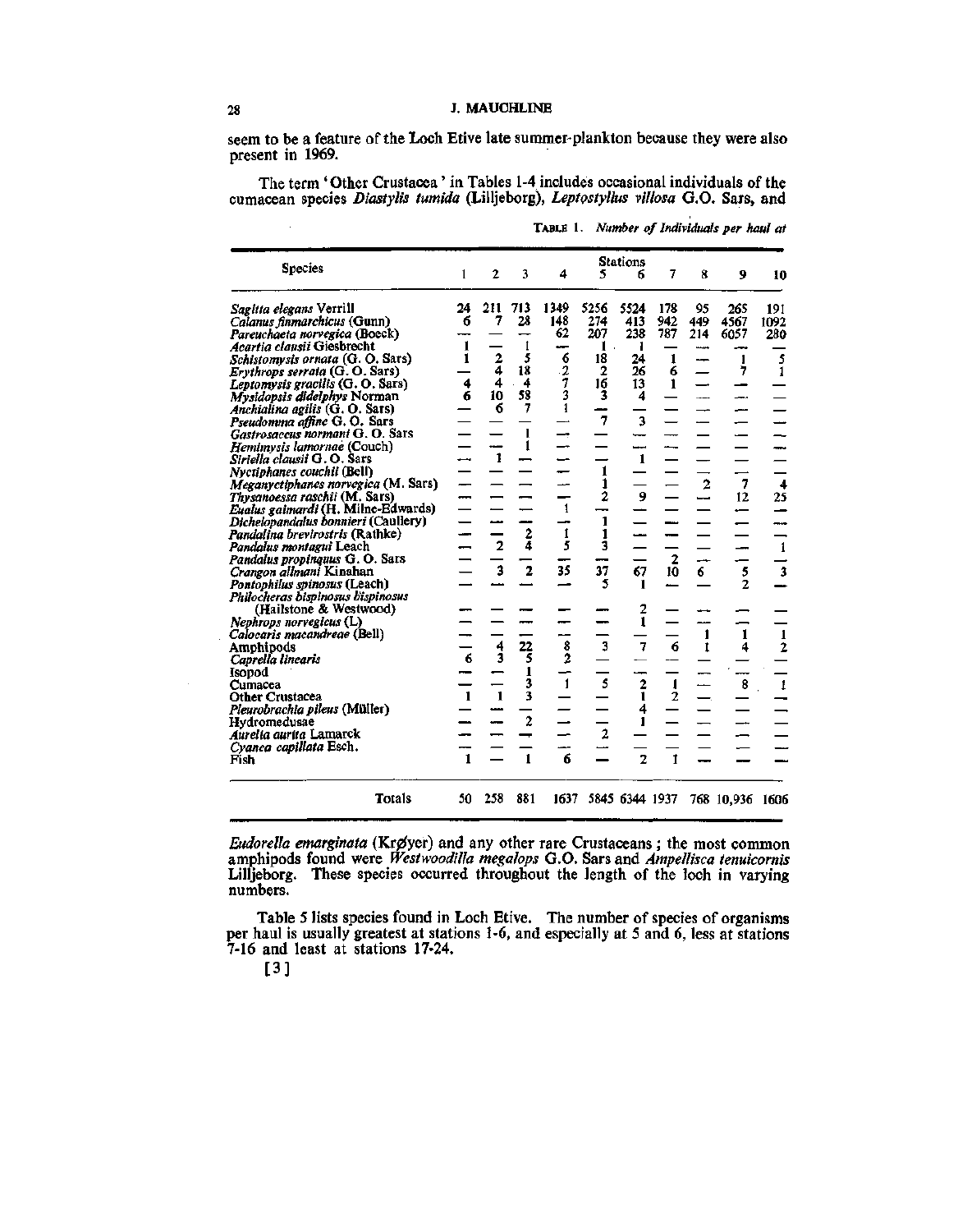# TRELLIS DIAGRAMS

One of the simplest.diagrams for examining similarity between pairs and between groups of pairs of samples is the trellis diagram. This technique has been used most frequently in the marine field for studying samples of bottom faunal organisms.

| Totals                                                                                          | 24                         | 23                            | 22                                                                     | 21                   | 20               | 19                   | 18                       | 16                                                                                    | 15                                        | 14                        | 13                      | 12                                 | $\mathbf{11}$                                      |
|-------------------------------------------------------------------------------------------------|----------------------------|-------------------------------|------------------------------------------------------------------------|----------------------|------------------|----------------------|--------------------------|---------------------------------------------------------------------------------------|-------------------------------------------|---------------------------|-------------------------|------------------------------------|----------------------------------------------------|
| 16,700<br>17,723<br>15,783                                                                      | 28<br>20<br>$\overline{7}$ | 381<br>56<br>20<br>—          | $\frac{425}{38}$<br>52                                                 | 550<br>71<br>145     | 534<br>53<br>209 | 152<br>40<br>180     | 152<br>36<br>49          | 72<br>ЕÏ<br>278                                                                       | 125<br>3104<br>2210                       | 60<br>$388$<br>$38$       | 299<br>46<br>109        | 14<br>384<br>526                   | $\frac{102}{5430}$<br>4115                         |
| $265$<br>$80$<br>$49$<br>$84$<br>$14$                                                           | $\mathbf 3$<br>━           | 23<br>–                       | $\frac{1}{17}$<br>$\overline{\phantom{0}}$<br>$\overline{\phantom{0}}$ | 99<br>——<br>--       | $\overline{11}$  | $\overline{21}$<br>– | $\overline{\phantom{0}}$ | $\overline{13}$<br>---                                                                | $\overline{\mathbf{4}}$<br>$\overline{2}$ | $\frac{1}{2}$             | 3<br>$\mathbf{I}$<br>-- | $\mathbf{1}$<br>8                  | $\overline{\mathbf{2}}$<br>$\overline{\mathbf{1}}$ |
|                                                                                                 |                            |                               | ÷,                                                                     | –∽<br>--<br>–−<br>÷  | ⊷<br>-<br>-      |                      |                          | -<br>--<br>---<br>--                                                                  |                                           | -<br>--<br>----           |                         | ---<br>---                         |                                                    |
| 10 1 1 2 1 31 39 1 3 5 16 3 173 12                                                              | —                          | $\overline{\phantom{a}}$<br>- | ---<br>--<br>ىب                                                        | --<br>--<br>--<br>-- | --               | --                   | -<br>$\mathbf{1}$        | -<br>$\overline{\phantom{0}}$<br>$\overline{\phantom{0}}$<br>$\overline{\phantom{a}}$ | —<br>$\frac{4}{45}$                       | –                         | --<br>$\mathbf{1}$      | $\mathbf{1}$<br>18<br>$\mathbf{1}$ | $\frac{12}{27}$<br>÷                               |
|                                                                                                 | <u></u><br>---             | -                             | --<br>                                                                 | --<br>--             | ---<br>--        | --<br>$\mathbf{1}$   | $\mathbf{1}$             | $\mathbf{1}$<br>---<br>-                                                              | -<br><br>$\frac{5}{2}$                    | —<br>-                    | ---<br>$\mathbf{1}$     | --<br>--<br>$\mathbf{1}$           | --                                                 |
|                                                                                                 |                            | $\mathbf{1}$                  |                                                                        | $\overline{2}$       | $\frac{1}{21}$   | $\bf8$               |                          | --<br>$\overline{2}$                                                                  | --                                        | ست<br>--                  | $\frac{1}{4}$           | -                                  | $\mathbf{1}$                                       |
|                                                                                                 | --<br>÷                    | $\mathbf{I}$                  | --<br>-<br>$\mathbf{1}$                                                | <u>.</u>             |                  |                      |                          | $\overline{1}$                                                                        |                                           | —<br>$\ddot{\phantom{1}}$ | 5<br>$\mathbf{1}$       | -                                  |                                                    |
| $2\frac{1}{37}$ $3\frac{1}{63}$ $16\frac{1}{33}$ $9\frac{4}{7}$ $7\frac{1}{11}$ $1\frac{1}{11}$ | -<br>$\,$ 1                | $\frac{2}{1}$                 | —<br>—                                                                 | --<br>$\mathbf 2$    |                  | ---                  | $\ddot{\bf 4}$           | $\overline{\phantom{0}}$<br>$\,$ 1 $\,$<br>--<br>$\mathbf{1}$                         | $\overline{\mathbf{4}}$                   | --<br>$\mathbf{1}$        |                         | -<br>--                            | $\frac{1}{1}$                                      |
| 51,301                                                                                          | 59                         | 485                           | 533                                                                    | 869                  | 828              | 402                  | 243                      | 500                                                                                   | 5505                                      | 498                       | 471                     | 954                                | 9692                                               |

*different Stations in Loch Etive, November* 1967

The data, however, entered in the diagrams varies considerably and are instanced by the following.

*Quotients and Coefficients of Similarity* 

Ĭ.

Jaccard (1902) used a Coefficient of Similarity defined as

$$
CS = \frac{c}{a+b-c}
$$
 [4]

 $\mathbf{r}$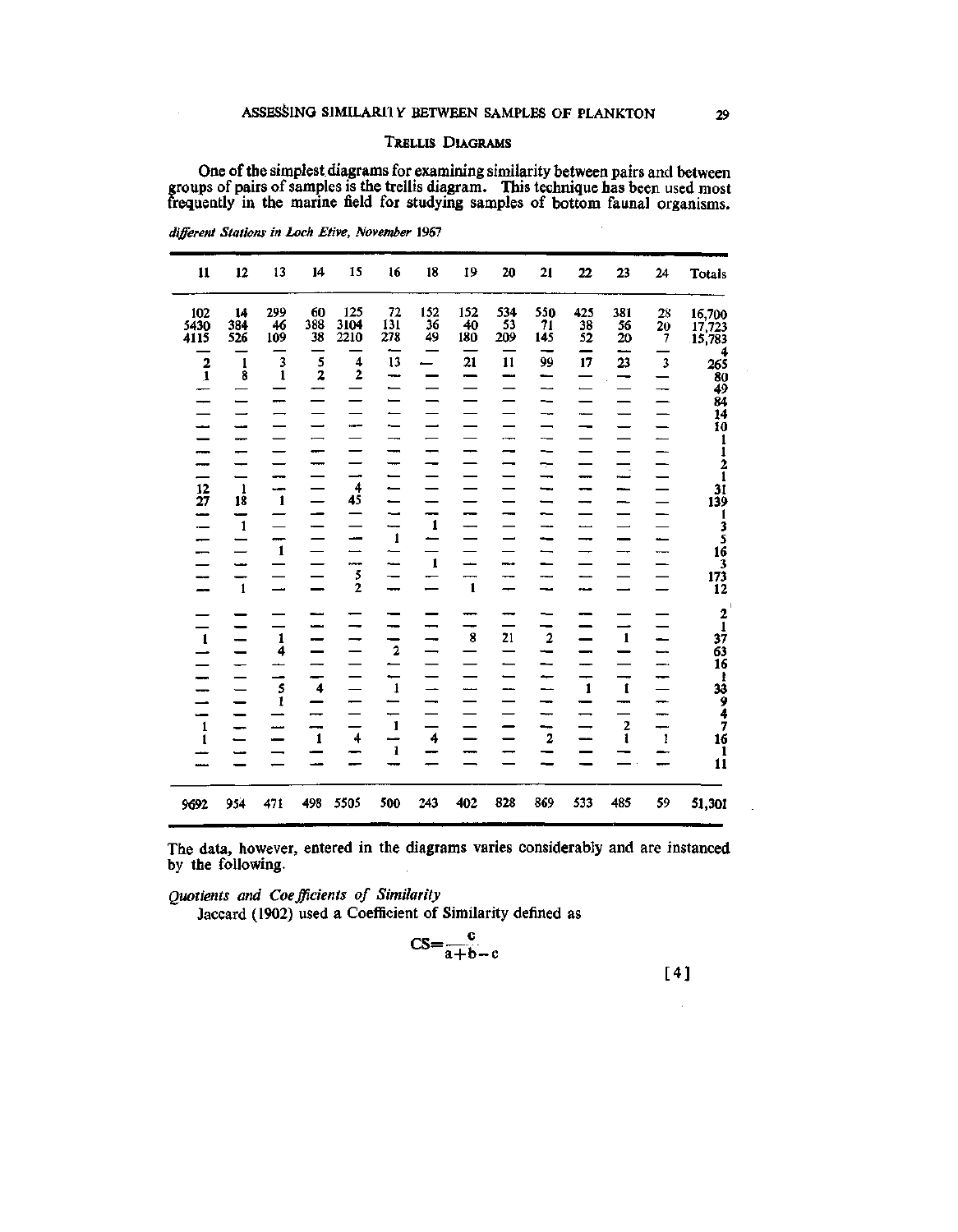where *a* and *b* are the numbers of species in the respective samples and *c* is the number of species common to the two samples.

Sorensen (1948) used a Quotient of Similarity calculated from the formula:

$$
QS = \frac{2c}{a+b} \times 100
$$

where *c* is the number of species common to the two samples and *a* and *b* are the number of species in each of the two samples respectively.

Mountford (1962), however, has shown that both these indices are affected by sample size and has suggested calculation of an Index of Similarity which is relatively independent of sample size :

$$
Index = \frac{2c}{2ab - (a+b)c}
$$

This Index of Similarity has been calculated for the series of samples of hypoplankton taken in Loch Etive in November, 1967 (Table 1) and the results are shown in Fig. 2. The selection of levels of similarity are arbitrary. Vallentine (1966) used a trellis diagram of Coefficients of Similarity to study Pacific molluscs and Gage (1969) of Quotients of Similarity to compare samples of bottom fauna from Loch Etive; this method is more successful when samples contain large numbers of species and relatively few individuals of each species. Plankton samples, however, have relatively few species and usually two or three of them are very dominant in numbers of individuals. Use of the Index of Similarity can be misleading because two very similar samples consisting predominantly of the same dominant species but having minor species not common to the two samples show little similarity.

## *Dominance affinity*

Renkonen (1938) calculates a Dominance Affinity for each pair of samples in a group. The numbers of individuals of each species in a sample is converted to percentage values and the lowest common percentages of species common to the two samples are summed giving a total minimum common percentage. This has been done for the hypoplankton samples from Loch Etive (Fig. 3). This technique has been applied by Saunders (I960), Wieser (1960) and Warwick and Buchanan (1970) to compare samples of marine bottom faunal organisms and by Whittaker and Fairbanks (1958) in studying the distribution and associations of freshwater planktonic copepods.

Three faunal assemblages are indicated (Fig. 3), one at stations 1-6, one at 7-16 and a third at 18-24. The assemblage in the lower loch is similar to that near the head of the loch. This technique does not take account of changes in total biomass per unit volume of water samples because the data are transformed to percentages.

#### *Correlation Coefficient*

Barnes (1952) has described the reasons why, in many instances, raw data from samples cannot be used when applying an analysis of variance. Consequently, in this analyses the counts of individuals of species were transformed to their logarithms and these used in the calculation of the coefficient of correlation between all

[51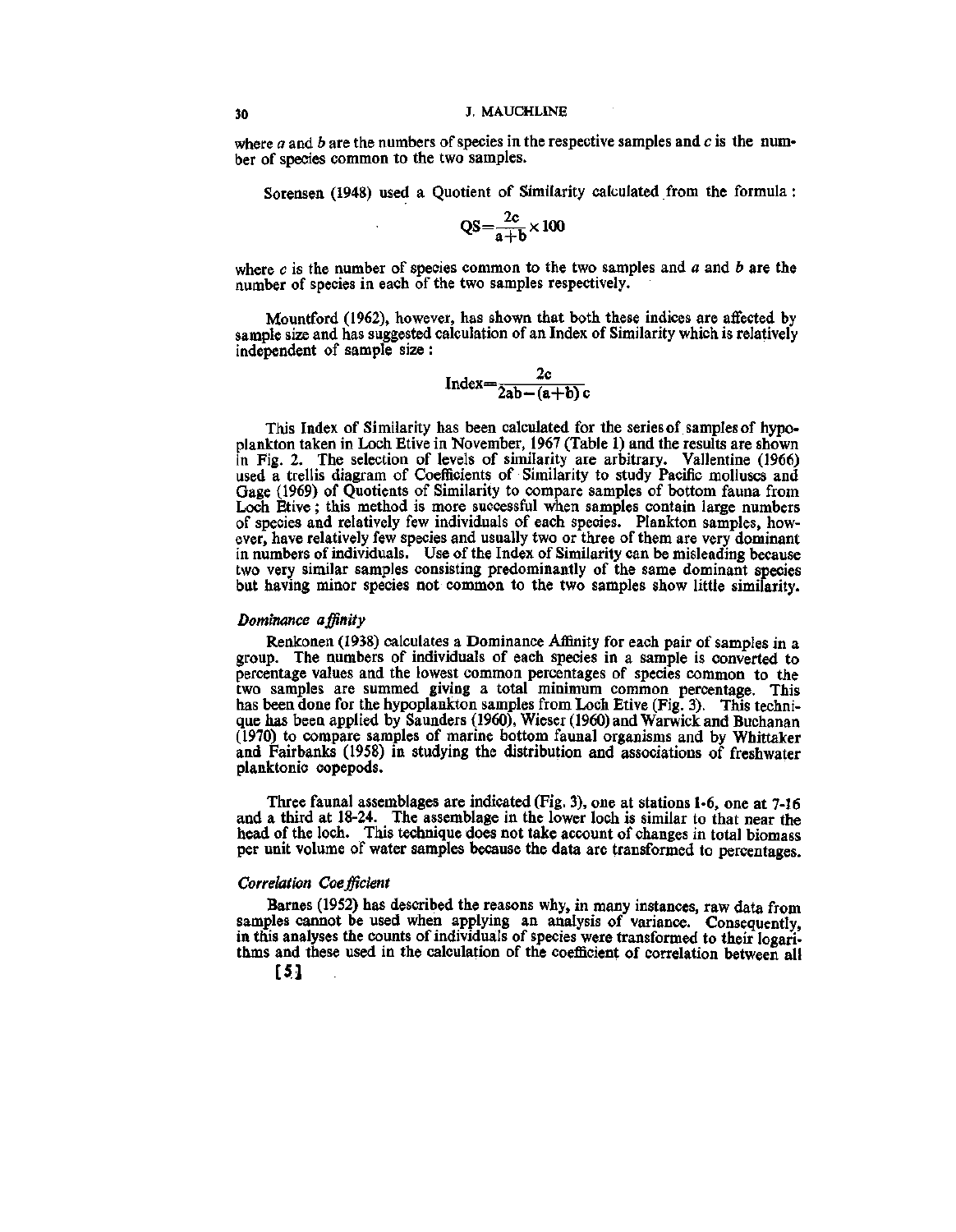pairs of samples. Zero values occurred in the hauls and the log transformation used for each number  $x$  was :  $\log(x+1)$ . The correlation coefficient was calculated

$$
r = \frac{\sum(x-\bar{x}) (y-\bar{y})}{\sqrt{\sum(x-\bar{x})^2 (\bar{x}-\bar{y})^2}}
$$

This treatment has been applied to the Loch Etive samples for November, 1967, the correlation coefficients multiplied by 100 being shown in Fig. 4.

The same three assemblages, namely at stations 1-6, 7-16 and 18-24 emerge with the assemblage in the lower loch similar to that near the head of the loch.

This technique is most suitable for a strictly quantitative series of samples.



*Via. 2.* Analysis of hypoplankton hauls at Stations 1-24 in Loch Etive, November, 1967. Index of similarity from Mountford (1962).

[61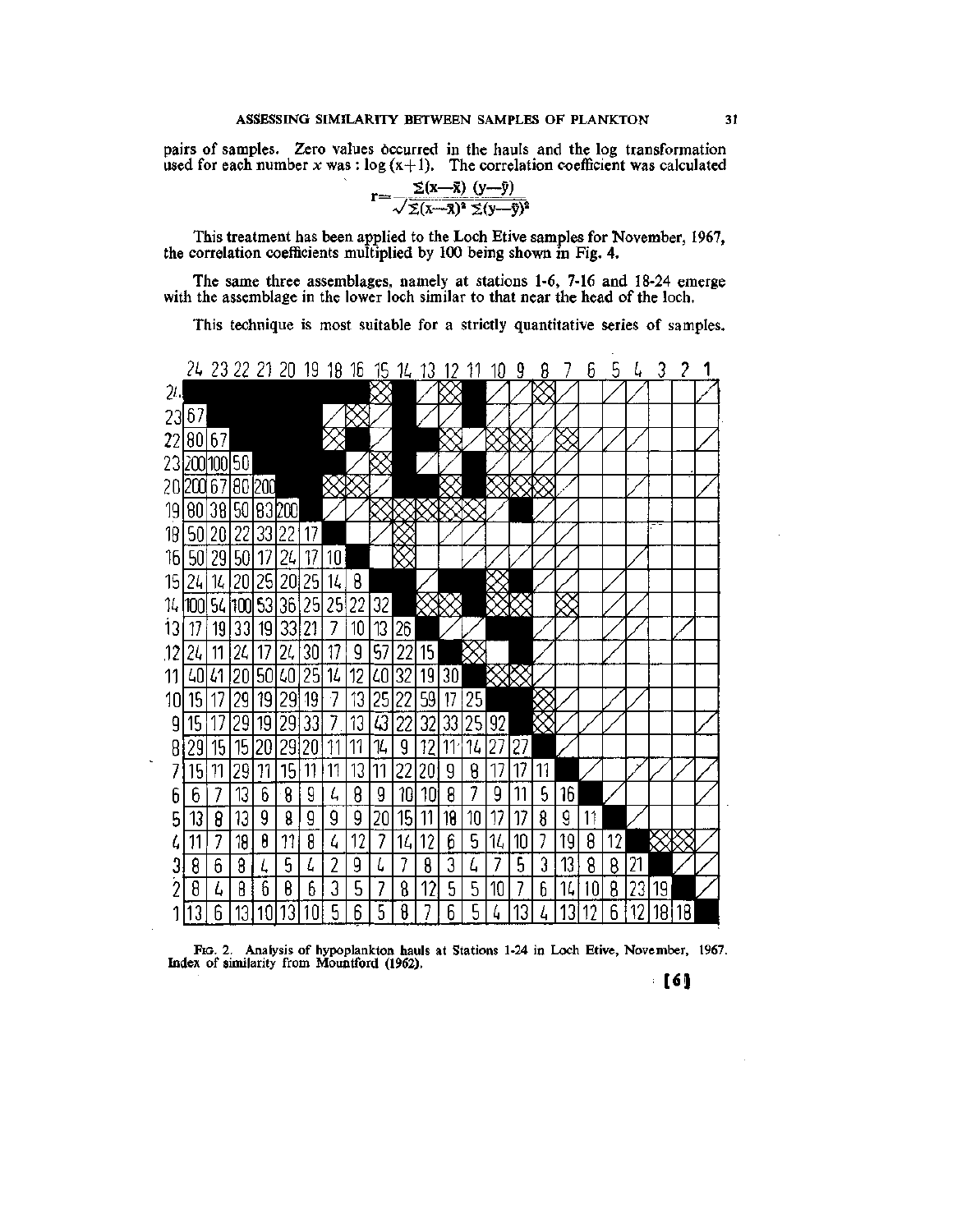$\mathbf{L}$ 

 $\sim$   $\sim$ 

 $\sim 10^7$ 

 $\sim$ 

TABLE 2. *NimAer of Individuals per haul at Different Stations in Loch Etive, March* 1968

| <b>Species</b>                                                                                                                                                                                                                                                                                                                                                                                                                                                                                                                                                                                                                                          | 5.                      | 6                                          |                          | 8                                            | 9                      | 10                               | 11                               | <b>Stations</b><br>12                 | 17                     | 18                 | 19                        | 21                     | 23                     | 24                               | <b>Totals</b>                                                                                        |                       |
|---------------------------------------------------------------------------------------------------------------------------------------------------------------------------------------------------------------------------------------------------------------------------------------------------------------------------------------------------------------------------------------------------------------------------------------------------------------------------------------------------------------------------------------------------------------------------------------------------------------------------------------------------------|-------------------------|--------------------------------------------|--------------------------|----------------------------------------------|------------------------|----------------------------------|----------------------------------|---------------------------------------|------------------------|--------------------|---------------------------|------------------------|------------------------|----------------------------------|------------------------------------------------------------------------------------------------------|-----------------------|
| Sagitta elegans Verrill<br>Spadella cephaloptera (Busch)<br>Calanus finmarchicus (Gunn)<br>Pareuchaeta norvegica (Boeck)<br>Schistomysis ornata (G. O. Sars)<br>Erythrops serrata (G.O. Sars)<br>Leptomysis gracilis (G. O. Sars)<br>Anchialina agilis (G. O. Sars)<br>Pseudomma affine G.O. Sars<br>Meganyctiphanes norvegica (M. Sars)<br>Thysanoessa raschii (M. Sars)<br>Eualus gaimardi (H. Milne-Edwards)<br>Dichelopandalus bonnieri (Caullery)<br>Pandalus montagui Leach<br>Crangon allmani Kinahan<br>Pontophilus spinosus (Leach)<br>Decapod larvae<br>Amphipods<br><b>Isopods</b><br>Cumacea<br><b>Other Crustacea</b><br>Fish eggs<br>Fish | 3<br>15<br>20<br>8<br>3 | 27<br>48<br>3<br>2<br>12<br>$\frac{10}{2}$ | 232<br>834<br>2034<br>16 | 167<br>867<br>837<br>4<br>-<br>10<br>85<br>2 | 49<br>286<br>1136<br>6 | 545<br>2593<br>1846<br>12<br>237 | 88<br>277<br>474<br>11<br>6<br>9 | 682<br>1512<br>2468<br>12<br>59<br>13 | 866<br>315<br>94<br>21 | 114<br>6817<br>102 | 1234<br>1121<br>150<br>33 | 460<br>427<br>43<br>27 | 551<br>324<br>42<br>22 | 588<br>158<br>26<br>4<br>3<br>24 | 5606<br>15,594<br>9255<br>13<br>15<br>49<br>432<br>67<br>29<br>10<br>10<br>3<br>$\frac{25}{93}$<br>9 | H<br><b>MAUCHLUNE</b> |
| Totals                                                                                                                                                                                                                                                                                                                                                                                                                                                                                                                                                                                                                                                  | 70                      | 108                                        | 3134                     | 1984                                         | 1489                   | 5238                             | 868                              | 4751                                  | 1298                   | 7039               | 2541                      | 958                    | 949                    | 807                              | 31,234                                                                                               |                       |

 $\bar{\lambda}$ 

 $\sim$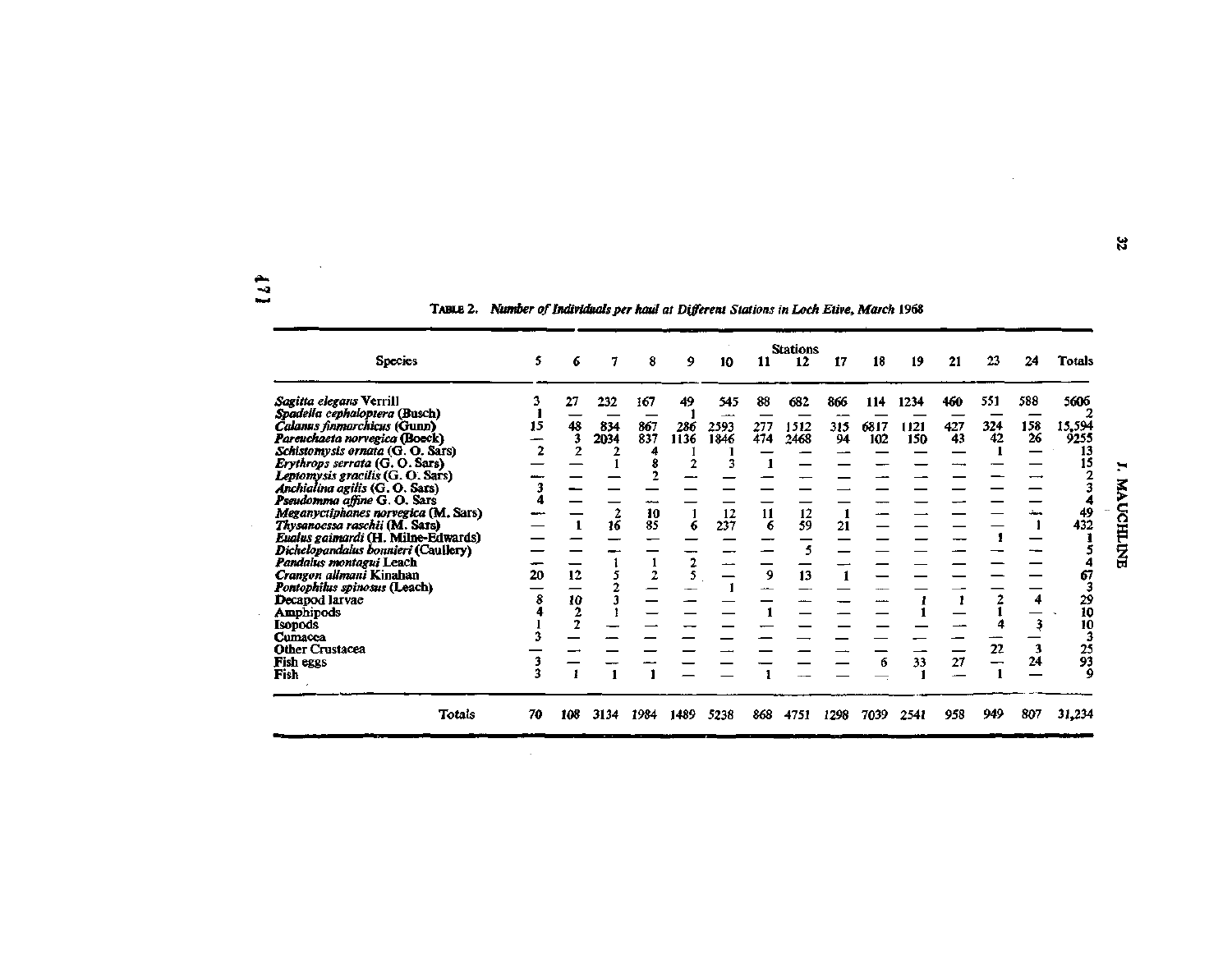|                                     |     |                | <b>Stations</b> |                                     |                |                |      |                |      |      |      |      |                |          |
|-------------------------------------|-----|----------------|-----------------|-------------------------------------|----------------|----------------|------|----------------|------|------|------|------|----------------|----------|
| <b>Species</b>                      | 3   | 5              | 6               | 7                                   | 9              | 11             | 12   | 15             | 17   | 19   | 20   | 21   | 23             | Totals   |
| Sagitta elegans Verrill             | 77  | 953            | 3180            | 343                                 | 57             | 192            | 155  | 226            | 583  | 1882 | 1027 | 745  | 745            | 10,148   |
| Calanus finmarchicus (Gunn)         | 74  | 2194           |                 | 8181 11,341                         | 2410           | 6282           | 4452 | 2353           | 2041 | 512  | 1216 | 243  | 110            | 41,409   |
| Pareuchaeta norvegica (Boeck)       | 4   | 15             | 72              | 804                                 | 1051           | 5697           | 2088 | 2254           | 1176 | 498  | 228  | 149  | 97             | 14,133   |
| Schistomysis ornata (G. O. Sars)    |     |                |                 |                                     |                |                |      |                |      |      |      |      |                |          |
| Erythrops serrata (G. O. Sars)      |     |                |                 | з                                   | 3              |                |      |                |      |      |      |      |                |          |
| Pseudomma affine G.O. Sars)         |     |                |                 |                                     |                |                |      |                |      |      |      |      |                |          |
| Meganyctiphanes norvegica (M. Sars) |     |                |                 |                                     |                |                |      |                |      |      |      |      |                |          |
| Thysanoessa raschii (M. Sars)       |     |                | 12              | 2                                   | $\overline{2}$ |                |      |                |      |      |      |      |                |          |
| Dichelopandalus bonnieri (Caullery) |     |                |                 |                                     |                | $\overline{2}$ | 15   | 7              |      |      |      |      |                | 24<br>30 |
| Pandalus montagui Leach             |     |                |                 |                                     |                |                |      |                |      |      |      |      |                |          |
| Pandalus propinguus G. O. Sars)     |     |                |                 |                                     |                |                |      |                |      |      |      |      |                |          |
| Crangon allmani Kinahan             |     | $\overline{2}$ | $\mathbf{1}$    | 22                                  | 4              | 11             | 5    | $\frac{10}{2}$ |      |      |      |      |                | 56       |
| Pontophilus spinosus (Leach)        |     |                |                 |                                     |                |                |      |                | 2    |      |      |      |                |          |
| Decapod larvae                      | 39  | 125            | 45              | 38                                  | 12             | 21             | 32   | 38             | 88   | 94   | 310  | 278  | 546            | 1666     |
| Amphipods                           |     | 24             |                 | 3                                   |                |                |      |                |      |      |      | 3    |                | 31       |
| Isopods                             |     | 5              |                 |                                     |                |                |      |                |      |      |      |      |                |          |
| Cumacea                             |     |                |                 |                                     |                |                |      |                |      |      |      |      |                |          |
| <b>Other Crustacea</b>              |     |                |                 |                                     |                |                |      |                |      |      |      |      |                |          |
| Hydromedusae                        |     | 8              |                 |                                     |                |                |      |                | 3    |      |      | 10   | 31             | 66       |
| <i>Aurelia aurita</i> Lamarck       | 25  |                |                 |                                     |                |                |      |                | 2    |      |      |      |                | 36       |
| Fish eggs                           |     | 14             |                 | 14                                  | 5              | 39             | 9    |                | 95   | 42   | 73   | 25   | 31             | 347      |
| Fish                                | 5   | $\overline{2}$ |                 | 2                                   |                |                |      |                |      |      | 4    | 3    | $\overline{2}$ | 23       |
|                                     |     |                |                 |                                     |                |                |      |                |      |      |      |      |                |          |
| <b>Totals</b>                       | 224 |                |                 | 3351 11,492 12,588 3545 12,257 6768 |                |                |      | 4894           | 3993 | 3038 | 2859 | 1462 | 1545           | 68,016   |

 $\sim$ 

 $\sim$ 

 $\sim$ 

**TABLE 3.** *Number of Individuals per haul at different Stations in Loch Etive May* **1968** 

 $\mathcal{L}$ 

 $\left[\begin{matrix}8\end{matrix}\right]$ 

 $\sim$ 

 $\mathbf{3}$ 

ASSESSING SIMILARITY BETWEEN SAMPLES OF PLANKTON

**M** 

 $\mathcal{A}^{\mathcal{A}}$ 

 $\bar{\gamma}$ 

 $\mathcal{A}$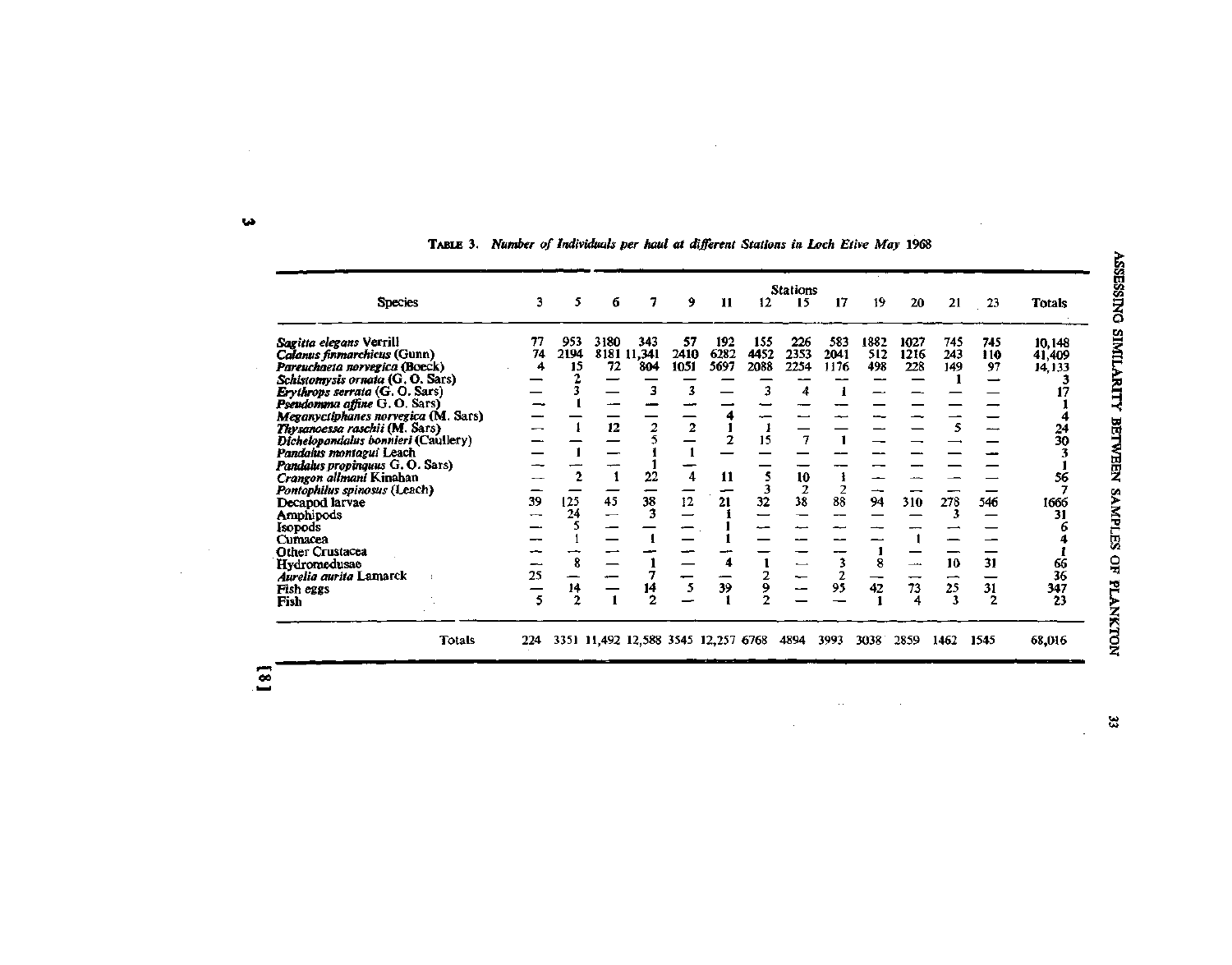| $\bullet$ :<br><b>Species</b><br>. فتشا               |        | 1967<br>Nov.            | 1968<br>March   | 1968<br>May | п    | August, 1968<br>п | ш       | IV             | October, 1968 | 11   | Total           |
|-------------------------------------------------------|--------|-------------------------|-----------------|-------------|------|-------------------|---------|----------------|---------------|------|-----------------|
| Sagitta elegans Verrill                               |        | 5524                    | 27              | 3180        | 435  | 776               | 1165    | 741            | 2020          | 3168 | 17,036          |
| Calanus finmarchicus (Gunn)                           |        | 413                     | 48              | 8181        | 559  | 366               | 551     | 725            | 435           | 282  | 11,560          |
| Pareuchaeta norvegica (Boeck)                         |        | 238                     | 3               | 72          | 11   | 5                 | 4       | 2              | 55            | 21   | 411             |
| Schistomysis ornata (G. O. Sars)                      |        | 24                      | 2               |             |      |                   |         |                | 37            | 55   | 118             |
| Erythrops serrata (G. O. Sars)                        |        | 26                      |                 |             |      | $\mathbf{r}$      |         |                |               | 1    | 29              |
| Leptomysis gracilis (G. O. Sars)                      |        | 13                      |                 |             |      |                   |         |                | 119           | 121  | 253             |
| Mysidopsis didelphys Norman                           |        | 4                       |                 |             |      |                   |         |                | --            |      | 4               |
| Anchialina agilis (G. O. Sars)                        |        |                         |                 |             |      |                   |         |                | 16            | 40   | 56              |
| Pseudomma affine G. O. Sars                           |        | $\overline{\mathbf{3}}$ |                 |             |      |                   |         |                | 2             | -    | 5               |
| Hemimysis lamornae (Couch)                            |        |                         |                 |             |      |                   |         |                | 2             |      |                 |
| Siriella clausii G.O. Sars                            |        |                         |                 |             |      |                   |         |                |               |      |                 |
| Siriella jaltensis Czerniavsky                        |        |                         |                 |             |      |                   |         |                | 8             | –    | 8               |
| Siriella norvegica G. O. Sars                         |        |                         |                 |             |      |                   |         |                |               | 7    |                 |
| Praunus inermis (Rathke)                              |        |                         |                 |             |      |                   |         |                | 15            | 8    | 23              |
| Meganyctiphanes norvegica (M. Sars)                   |        |                         |                 |             |      | 1                 |         |                | 45            | 30   | 76              |
| Thysanoessa raschii (M. Sars)                         |        | 9                       | $\mathbf{1}$    | 12          | 33   | 47                | 6       | 4              | 35            | 15   | 162             |
| Hippolyte varians Leach                               |        |                         |                 |             |      |                   |         |                | 1             | --   |                 |
| Eualus gaimardi (H. Milne-Edwards)                    |        |                         |                 |             | 1    |                   |         |                |               |      | $\mathbf{1}$    |
| Pandalus montagui Leach                               |        |                         |                 | 1           | 21   | 3                 |         |                |               |      |                 |
| Crangon allmani Kinahan                               |        | 67                      | $\overline{12}$ |             |      |                   |         |                | 8             | 3    | 25<br>91        |
|                                                       |        |                         |                 |             |      |                   |         |                |               |      |                 |
| Pontophilus spinosus (Leach)                          |        |                         |                 |             |      |                   |         |                |               |      |                 |
| Philocheras bispinosus bispinosus (Hailstone &        |        | 2                       |                 |             |      |                   |         |                |               | 1    |                 |
| Westwood)                                             |        |                         |                 |             |      |                   |         |                |               |      |                 |
| Nephrops norvegicus (L.)<br>Calocaris macandreae Bell |        |                         |                 |             | 7    | 12                | 10      | 6              | 21            | 18   | 74              |
|                                                       |        |                         |                 | 45          | 53   | 104               | 238     | 120            | 356           | 322  | 1248            |
| Decapod larvae                                        |        |                         | 10              |             |      |                   |         | 2              | 8             | 10   | 31              |
| Amphipods                                             |        |                         |                 |             |      | 9                 | —<br>16 | $\overline{2}$ | 5             | 8    | 45              |
| Other Crustacea                                       |        |                         |                 |             |      |                   |         |                |               |      | 4               |
| Pleurobrachia pileus (Müller)                         |        |                         |                 |             |      | 1                 |         | 3              |               |      | 6               |
| Hydromedusae                                          |        |                         |                 |             |      |                   | 13      | 8              |               |      | 35              |
| Aurelia aurita Lamarck                                |        |                         |                 |             | 8    | 6                 |         |                | 3             | 7    | $\overline{22}$ |
| Fish (mostly young)                                   |        | 3                       |                 |             |      | 1                 | 3       | 3              | 1             |      | 4               |
| Fish eggs                                             |        |                         |                 |             |      |                   |         |                |               |      |                 |
|                                                       | Totals | 6345                    | 108             | 11,493      | 1131 | 1333              | 2006    | 1617           | 3193          | 4117 | 31,343          |

 $\lambda$ 

**TABLE 4.** *Number of Individuals per haul at Station 6, Loch Etive* 

**O** 

**i**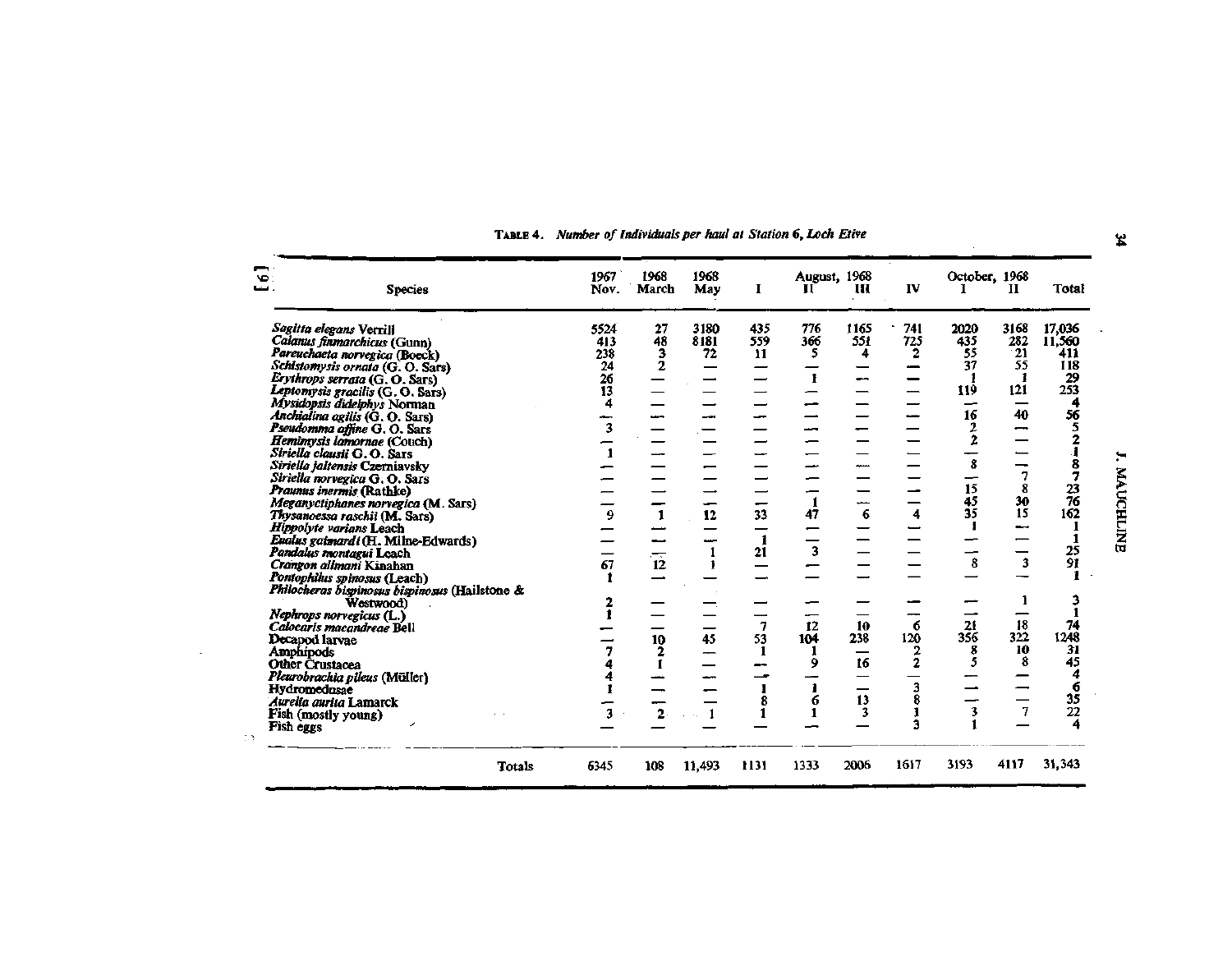# *Calculation of*  $C_{\lambda}$

Morisita (1959) calculates an index of diversity which he calls  $C_{\lambda}$ . Use is made of the raw data and he first calculates Simpson's (1949) measure of diversity,  $\lambda$  for each sample :

$$
\lambda = \frac{\sum n \ (n-1)}{N(N-1)}
$$



FIG. 3. Analysis of hypoplankton hauls at Stations 1-24 in Loch Etive, November, 1967. Dominance Affinity from Renkonen (1938).

[101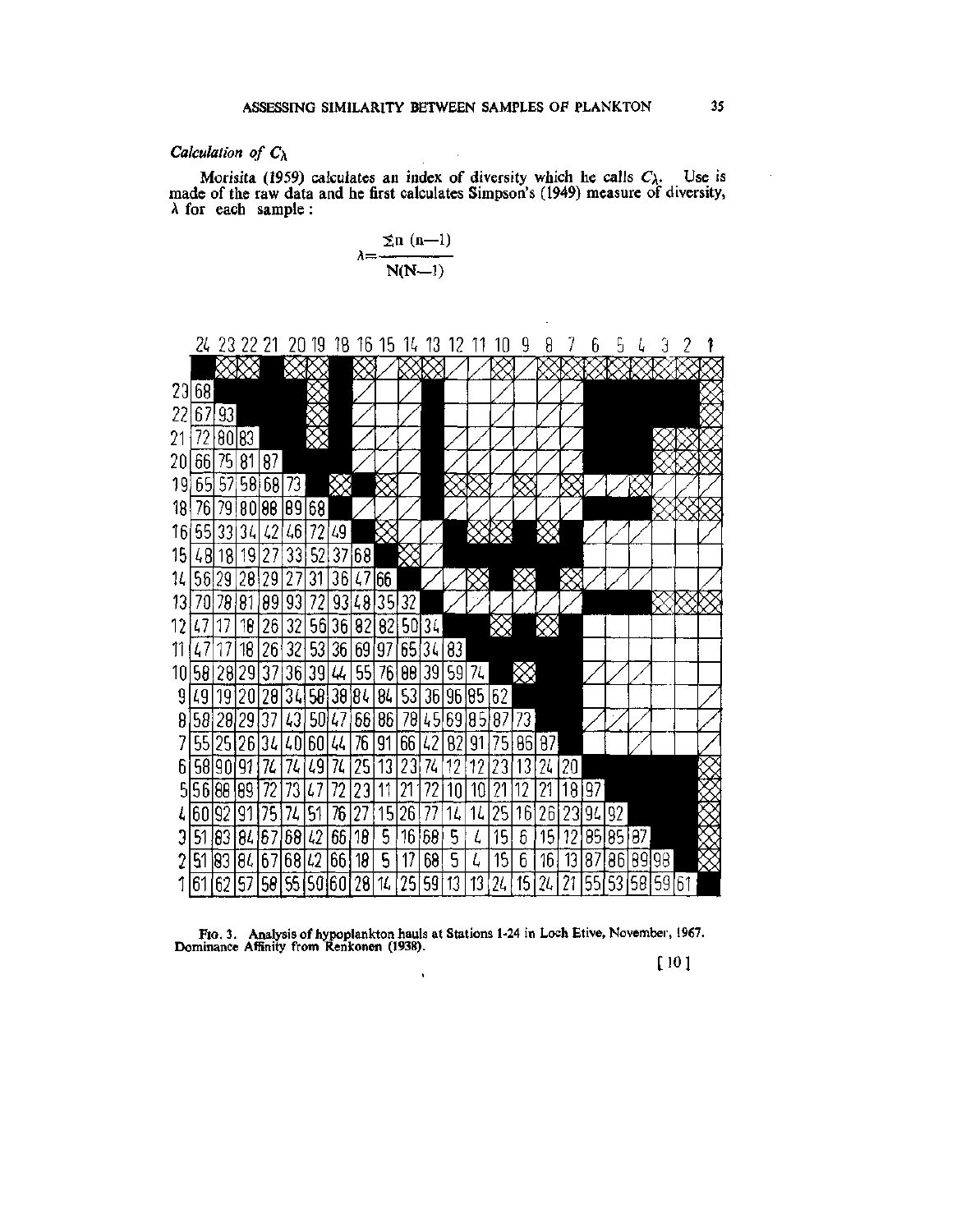where *n* is the number of individuals of a species and *N* the total numbers of individuals of all species in the sample then  $C_\lambda$  is calculated as :

$$
C_{\lambda} = \frac{2 \Sigma n_1 n_2}{(\lambda_1 + \lambda_2) N_1 N_2}
$$

where  $n_1$  and  $n_2$  are the respective numbers of individuals of the same species in the two samples,  $\lambda_1$  and  $\lambda_2$  are the  $\lambda$  values for the two respective samples, and *Ni* and *N^* are the respective total numbers of individuals of all species in the two samples. The  $C_{\lambda}$  values for all pairs of samples of Loch Etive hypoplankton sampled



FIG. 4. Analysis of hypoplankton hauls at Stations 1-24 in Loch Etive, November, 1967.<br>Correlation Coefficient of log  $(x + 1)$  transformed raw data.

 $\alpha = 0.1$ 

[11]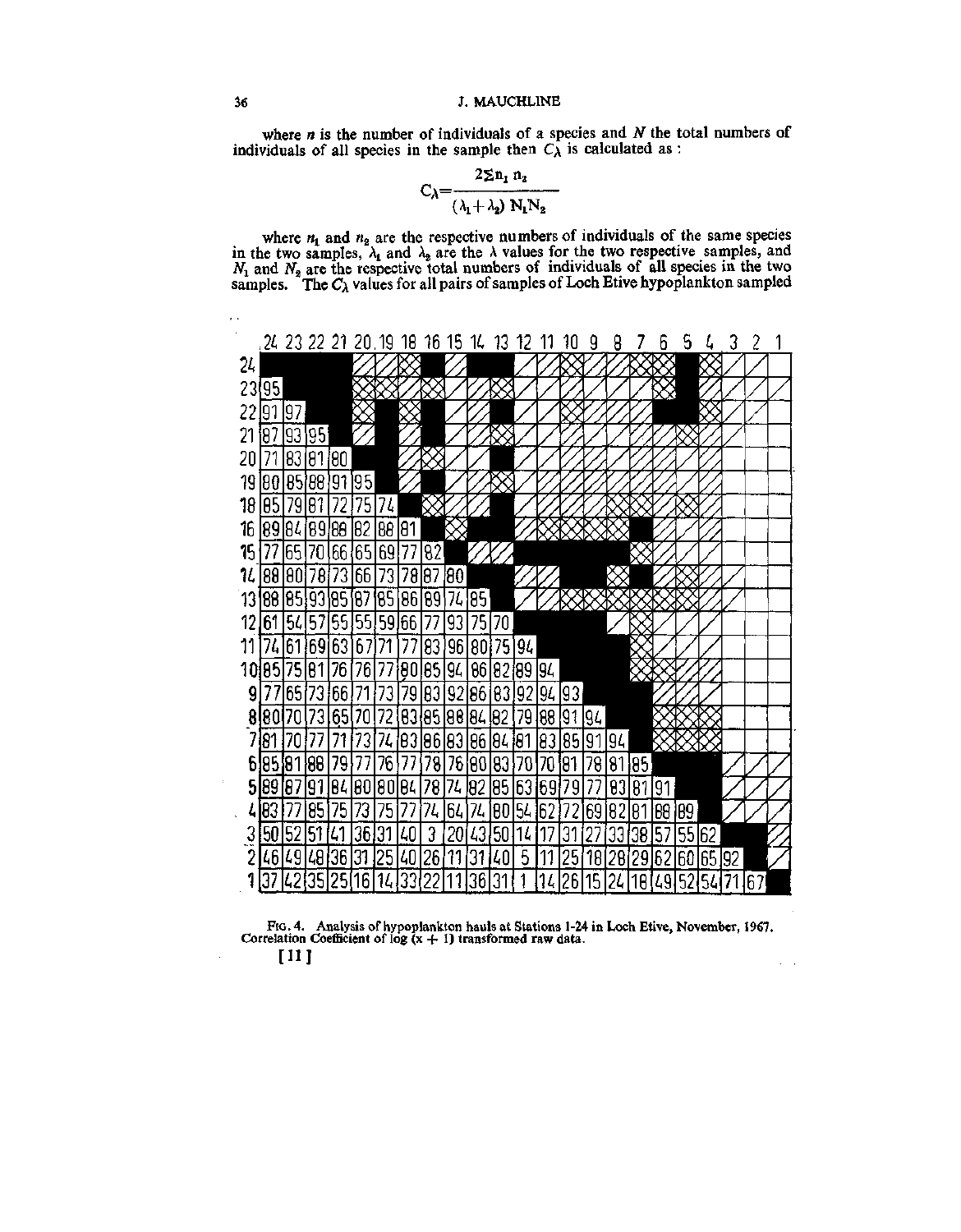in November 1967 are shown in Fig. 5; the index of diversity,  $\lambda$ , for each sample is given at the bottom of the diagram.

The distribution of *C\* values is closely similar to the Dominance Affinity distributions (Fig. 3). Morisita (1959) compared the working of the  $C_\lambda$  formula to those of Jaccard (1902), Sorensen (1948), Odum (1950) and Whittaker (1952) and found the  $C_{\lambda}$  to be a more valuable measure of similarity between samples. Ono (1961) used the *C\* measure to compare samples of brachyuran crustaceans.

## *Non-parametric methods*

Various non-parametric methods are applicable to this problem and are detailed in Siegel (1956). More recently, Fager (1968) has reviewed various of these ranking



FIG. 5. Analyses of hypoplankton hauls at Stations 1-24 in Loch Etive, November, 1967. *Cx* computation of Morisita (1959).

[12]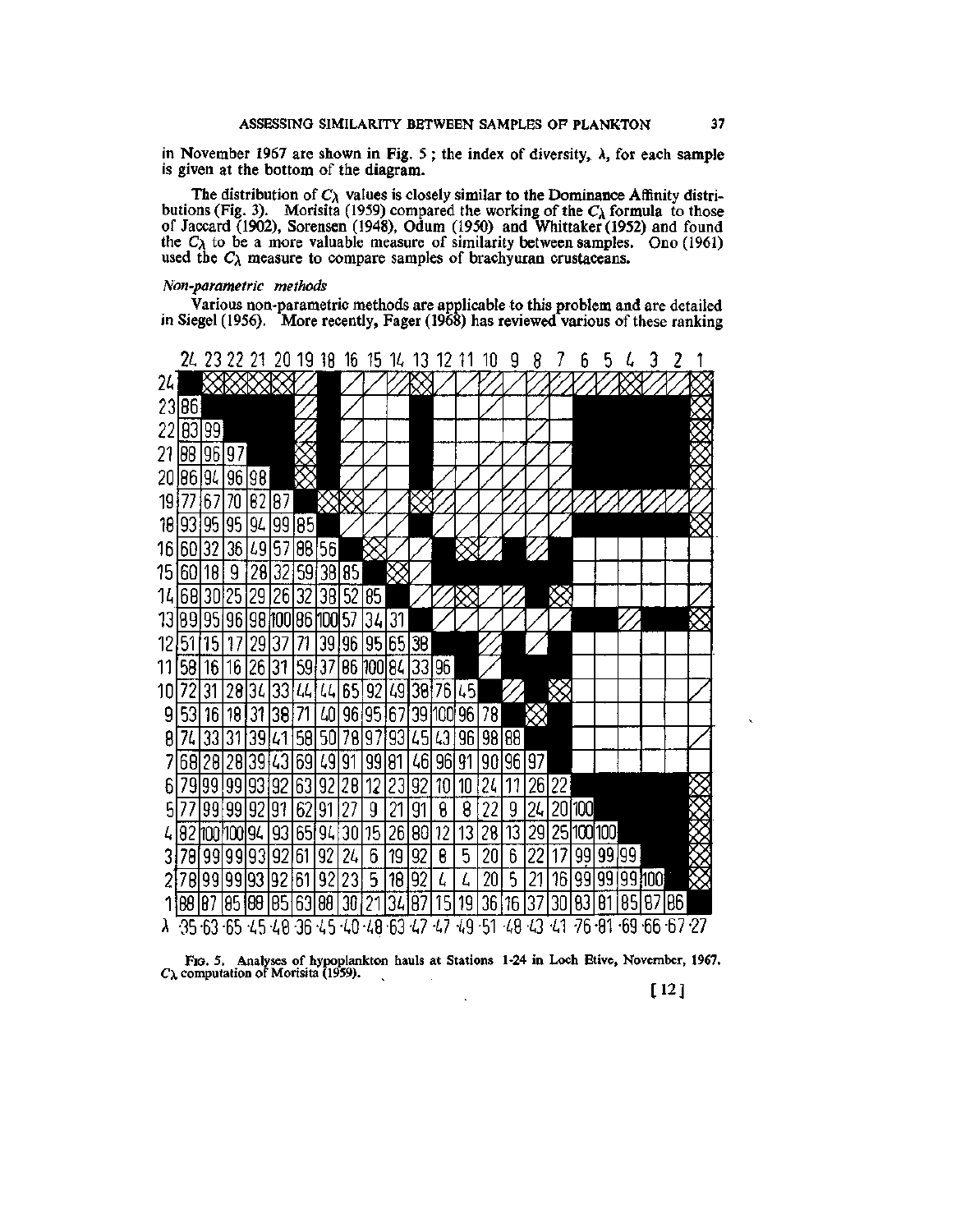# **38 J. MAUCHLINE**

methods. These techniques are most useful when a series of samples are not quantitative or, indeed, when no detailed counts of the organisms in quantitative samples are made but only rankings of species determined.

## **DISCUSSION**

The calculation of Dominance Affinity or the  $C_\lambda$  of Morisita seem to give results which correspond with a visual inspection of the samples. Consequently, these methods were both applied to samples of hypoplankton taken in Loch Etive in



FIG. 6. Analyses of hypoplankton hauls at Stations in Loch Etive, March, 1968. Upper figure : Dominance Affinity of Renkonen (1938); Lower figure : *C\* of Morisita (1959). FIG. 7. Analyses of hypoplankton hauls at Stations in Loch Etive, May, 1968. **Upper** figure: Dominance Affinity **of Renkonen (1938); Lower figure : Cx of Morisita (1959).** 

[13]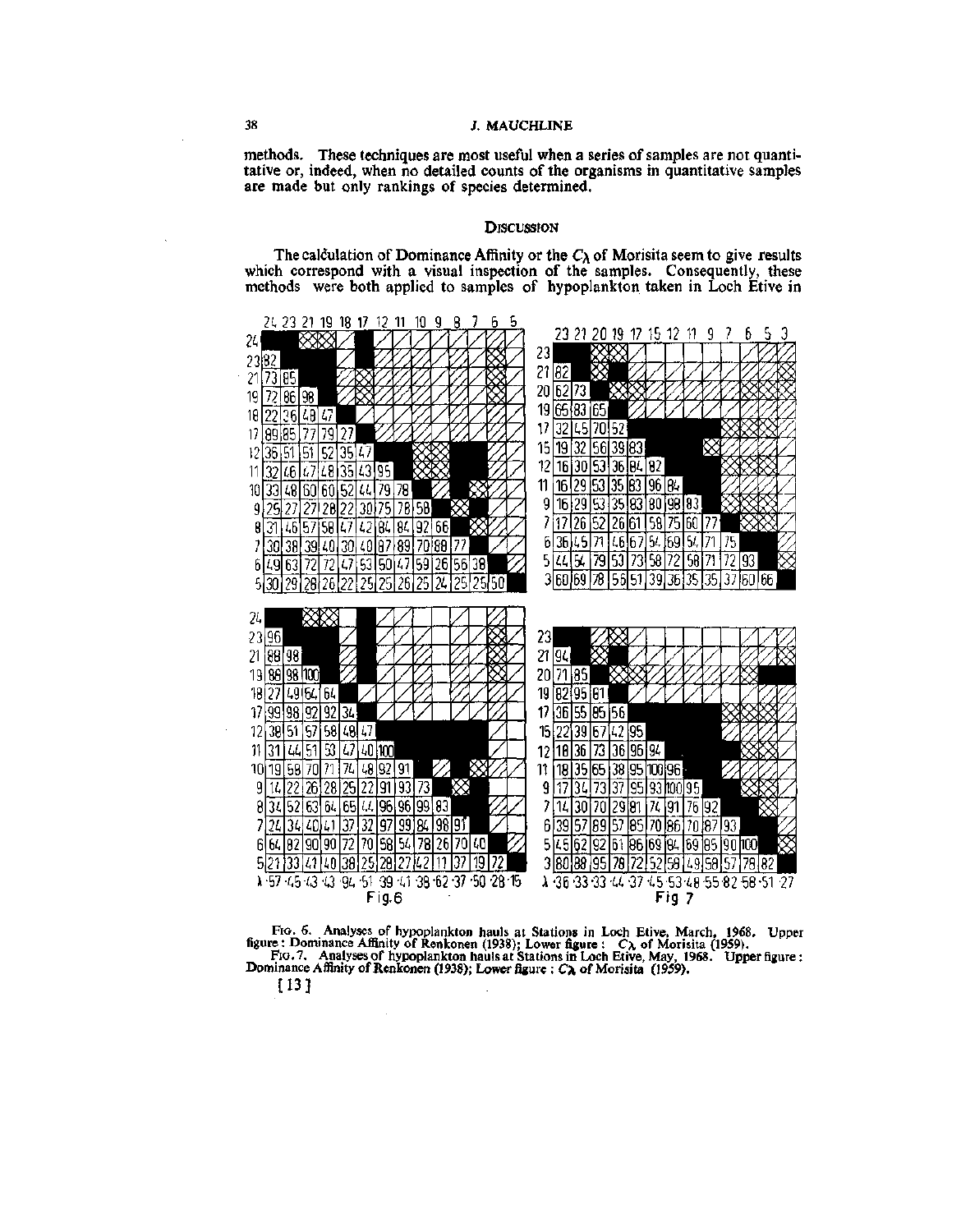March, and May, 1968 and to a series of samples taken at different times at station 6 (Figs. 6-8). In both March and May (Figs. 6, 7) the three faunal assemblages are suggested by these analyses, the one at stations 3-6 showing similarity to that at the head of the loch. Samples taken on the same day at Station 6 are closely similar (Fig. 8) but differences are evident between samples taken in different months.





| <b>Stations 1-24</b>                                                                                                                                                                                                                                                                                                                                   | Stations 1-16                                                                                                                                                                                                                                                                                     | Stations 1-6                                                                                                                                       |
|--------------------------------------------------------------------------------------------------------------------------------------------------------------------------------------------------------------------------------------------------------------------------------------------------------------------------------------------------------|---------------------------------------------------------------------------------------------------------------------------------------------------------------------------------------------------------------------------------------------------------------------------------------------------|----------------------------------------------------------------------------------------------------------------------------------------------------|
| Sagitta elegans<br>Calanus finmarchicus<br>Pareuchaeta norvegica<br>Aurelia aurita .<br>Schistomysis ornata<br>Erythrops serrata<br>Leptomysts gracilis<br>Praunus flexuosus<br>Meganyctiphanes norvegica<br>Thysanoessa raschii<br>Dichelopandalus bonnieri<br>Pandalus propinguus<br>Crangon allmani<br>Pontophilus spinosus<br>Calocaris macandreae | Spadella cephaloptera<br>Pleurobrachia pileus<br>Mysidopsis didelphys .<br>Anchialina agilis<br>Pseudomma affine<br>Siriella norvegica<br>Praunus inermis<br>Praunus neglectus<br>Hippolyte varians<br>Pandalina brevirostris<br>Pandalus montagui<br>Philocheras bispinosus<br><b>bispinosus</b> | Gastrosaccus normani<br>Hemimysis lamornae<br>Siriella clausii<br>Striella jaltensis<br>Nvetiphanes couchii<br>Eualus gaimardi*<br>Eualus pusiolus |

TABLE 5. *Species recorded throughout the loch {Stations* 1-24), *in both the lower loch and the deep basin of the upper loch {Stations* 1-16), *and in the lower loch only {Stations* 1-6) *during the period November* 1967 *to December* 1969

•also been recorded at Station 23, March 1968,

*Nephrops nonegicus* 

[14 J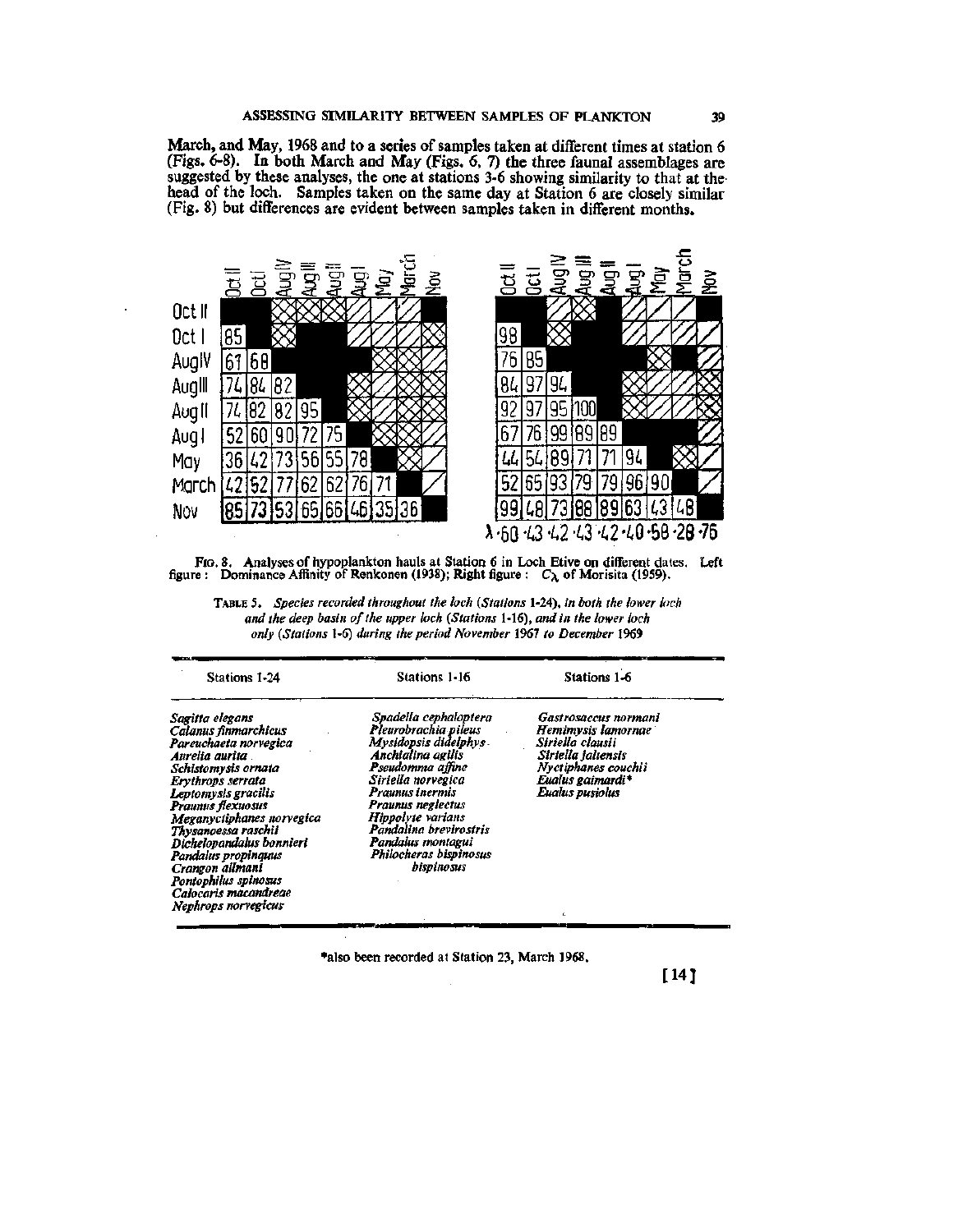## 40 J. MAUCHLINE

The method of analyses of samples depends on the purpose of the analyses. The Dominance Affinity and  $C_{\lambda}$  treatments are suitable for preliminary grouping within a large series of samples and do not require sophisticated calculating machines to carry out. The calculation of correlation coefficients on log-transformed data is more complex and where the series of samples to be analysed is large, the task is much easier if a programmed calculator is available. This analyses is worth while when the samples are quantitative and higher degrees of distinction can be attributed to different coefficients.

The Index of Similarity is most useful when the numbers of species occurring in samples is large and the numbers of individuals of each species small.

The population of hypoplankton in Loch Etive is remarkable. The biomass is much greater than has been found in other Scottish lochs. Upper Loch Fyne, Firth of Clyde, has a dense population of *Pareuchaeta norvegica*, *Calanus finmarchicus* and Sagitta elegans but the volume of plankton caught per unit of distance through which the net is towed is greater in Upper Loch Etive. The prevailing salinity in the deep water at stations  $8-15$  is normally about  $27\%$ . Euphausiids do not occur in areas of salinity less than about 28% (Mauchline and Fisher, 1969) but here in Loch Etive they are living in salinities as low as  $26.6\%$ . Consequently, although Loch Etive is almost land-locked it has a hypoplankton fauna representative of more open situations and no indication of anaerobic conditions developing in the deep water has so far been found.

The hypoplankton at the head of the loch is similar to that in the loch south of Bonawe except that many of the rarer species south of Bonawe do not occur near the head. The depths south of Bonawe are similar to those near the head of the loch, about 60-80 m, whereas in the central part of the loch greater depths, 120-140 m, are found and here the euphausiids and *Pareuchaeta norvegica* are commoner.

#### **REFERENCES**

- BARNES, H. 1952. The use of transformations in marine biological statistics. J. Cons. perm. *int. Explor. Mer.,* 18 : 61-71.
- FAGER, E.W. 1968. Determination and analysis of recurrent groups. *J. Anim. Ecol.*, 37:121-142.
- GAGE, J. D. 1969. Benthic fauna. *Rep. Scot. mar. biol. Ass., 15-16.*
- JACCARD, P. 1902. Lois de distribution florale dans la zone alpine. *Bull. Soc. vaud. Sci. mt.,*  38: 69-130.
- LONGHURST, A. R., REITH, A. D., BOWER, R. E. and SEIBERT, D. L. R. 1966. A new system for the collection of multiple serial plankton samples. *Deep-Sea Res.,* 13 : 213-222.
- MAUCHLINE, J. and FISHER, L. R. 1969. *The Biology of Euphausiids. In:* F. S. Russell and C. M. Yonge,(eds), *Advances in Marine Biology,* Vol. 7, Academic Press, London.
- Mortstra, M. 1959. Measuring of interspecific association and similarity between communities. *Mem. Fac. Sci. Kyushu Univ.,* Ser. E., Biol., 3 : 65-80.
- MOUNTFORD, M. D. 1962. An index of similarity and its application to classificatory problems. *In :* P. W. Murphy, (ed.) *Progress in Soil Science,* Butterworths, London, 43-50.
- ODUM, E. P. 1950. Bird populations of the highlands (North Carolina) plateau in relation to plant succession and avian invasion. *Ecology,* 31 : 587-605. [15 ]